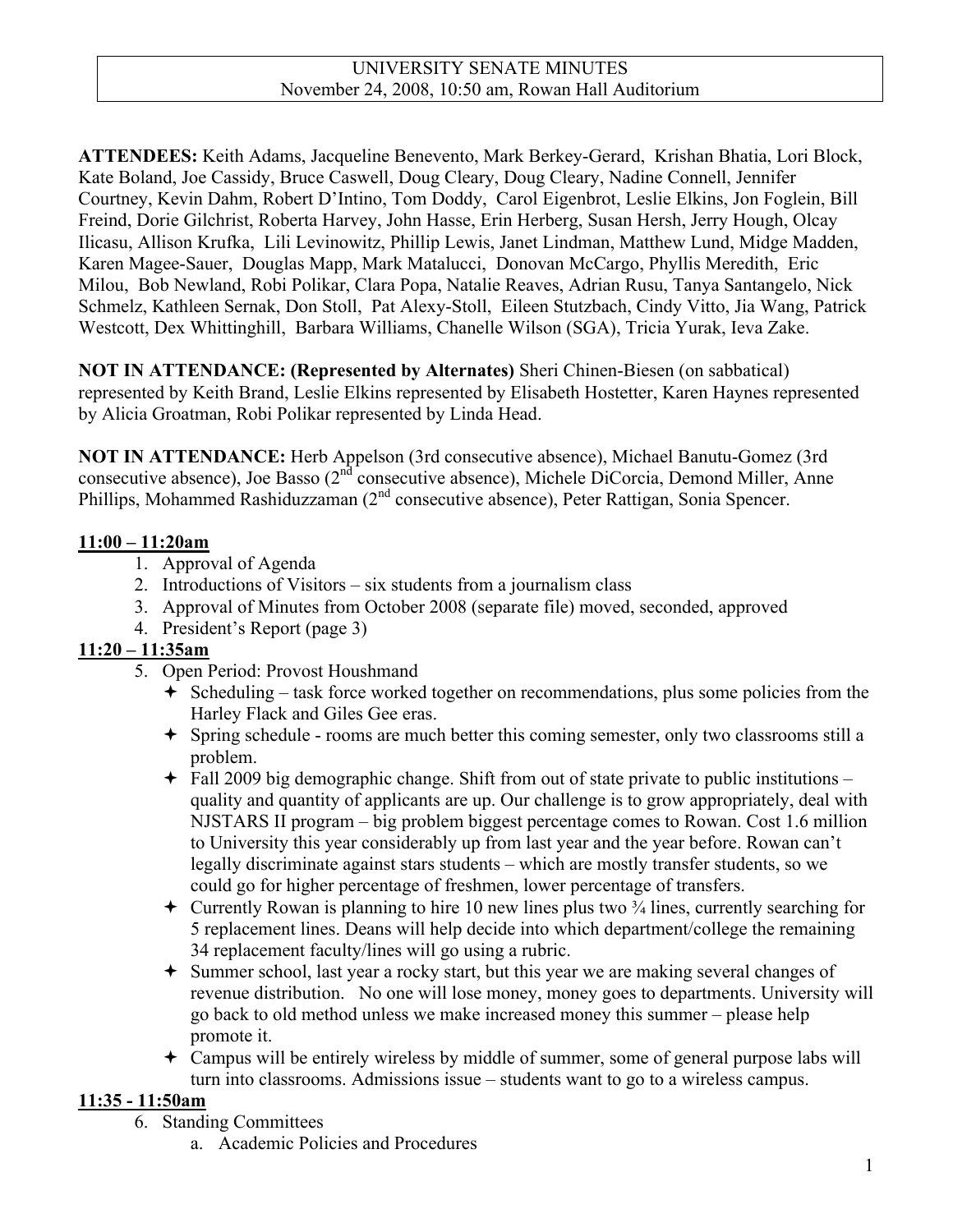- i. Probation/Dismissal Policy Resolution vote (page 9-11) friendly amendment to change to "fall and spring" rather than fall/spring passed. Resolution carries unanimously.
- ii. Prerequisite Senate Resolution Vote (pages 12-13) vote motion made, seconded, approved
- b. Recruitment, Admissions, and Retention
	- i. Undeclared Task Force Resolution  $1<sup>st</sup>$  reading (pages 14-16)
		- Two parts, first part is looking out for policies that affect the undeclared, then the second part is the academic home recommendation. Deans had influence on the second half, academic home. Charge was to come up with an academic home – committee felt they must do that. There may be a small amount of money, perhaps \$30,000 going with this position, to offer to departments for offering new sections of courses needed by undeclared students. Theoretically, this would be a procedure independent of deans and provost. Undeclared students with over 60 credits would be put into Lib. Studies/Humanities and Social Science. Senate representatives are asked to bring this proposal back to your departments for feedback before second reading/vote next month.
	- ii. Undeclared Task Force Report (pages 17-20)
- 7. Committee on Committee Changes Christopher Simons is replacing Adrian Rusu on the Sabbatical Leave Committee. Sonia Spencer returning as chair of Sabbatical Leave Committee, replacing Krishan Bhatia.
- 8. Ad-Hoc Committees
	- a. Shared Governance Committee Cindy Vitto requests to please fill out the survey recently sent out. We need a 50 percent reply. Please encourage everyone to reply to questionnaire. Today, this afternoon, RU Engaged, try to attend.
- 9. Old Business

# **11:50 – 12 noon**

- 10. New Business
	- a. Faculty Center Resolution (page 21) Bruce Caswell made motion, was seconded, Bruce spoke about the many contribution of Frances Johnson. A motion was made, seconded and passed to suspend rules to vote on this resolution today. Remove line from title and last line of resolution regarding establishing endowment fund. Motion carries.
- 11. Adjournment at 11:58AM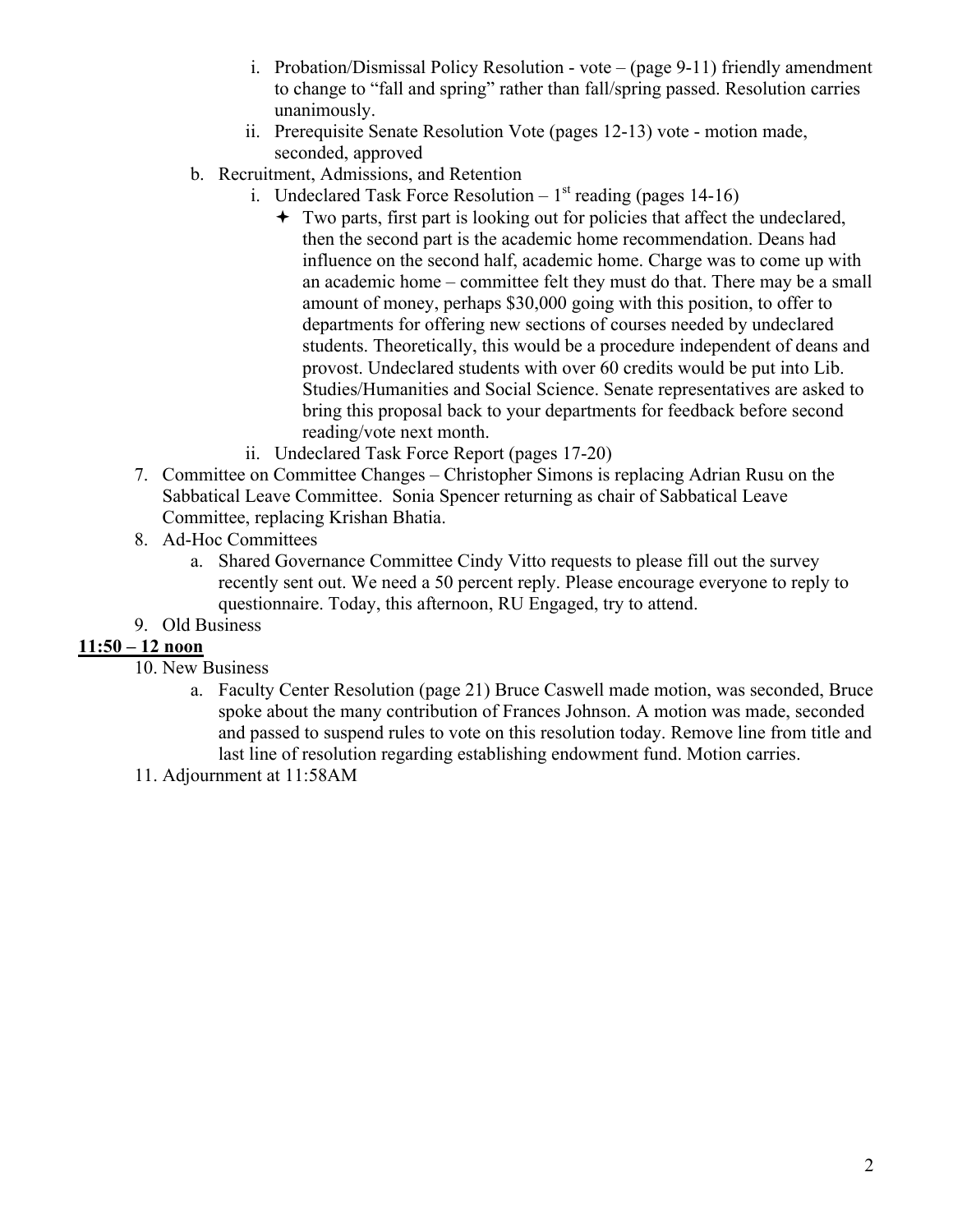- 1. Scheduling Guidelines (pages 4-5) Item #6 of the guidelines has been questioned, bring this back to departments for feedback, contains policies/practices from as far back as 1993, doesn't say you cannot have a two day schedule, but it must be approved by the dean.
- 2. Summer School Model Revisions (page 6) Not approved yet by the union
- 3. Intersession Update (page 7)
- 4. 2008 Summer Survey Data (separate file)-
- 5. Provost Fellow (page 8) deadline next Friday.
- 6. Academic Integrity Policy Implementation Issues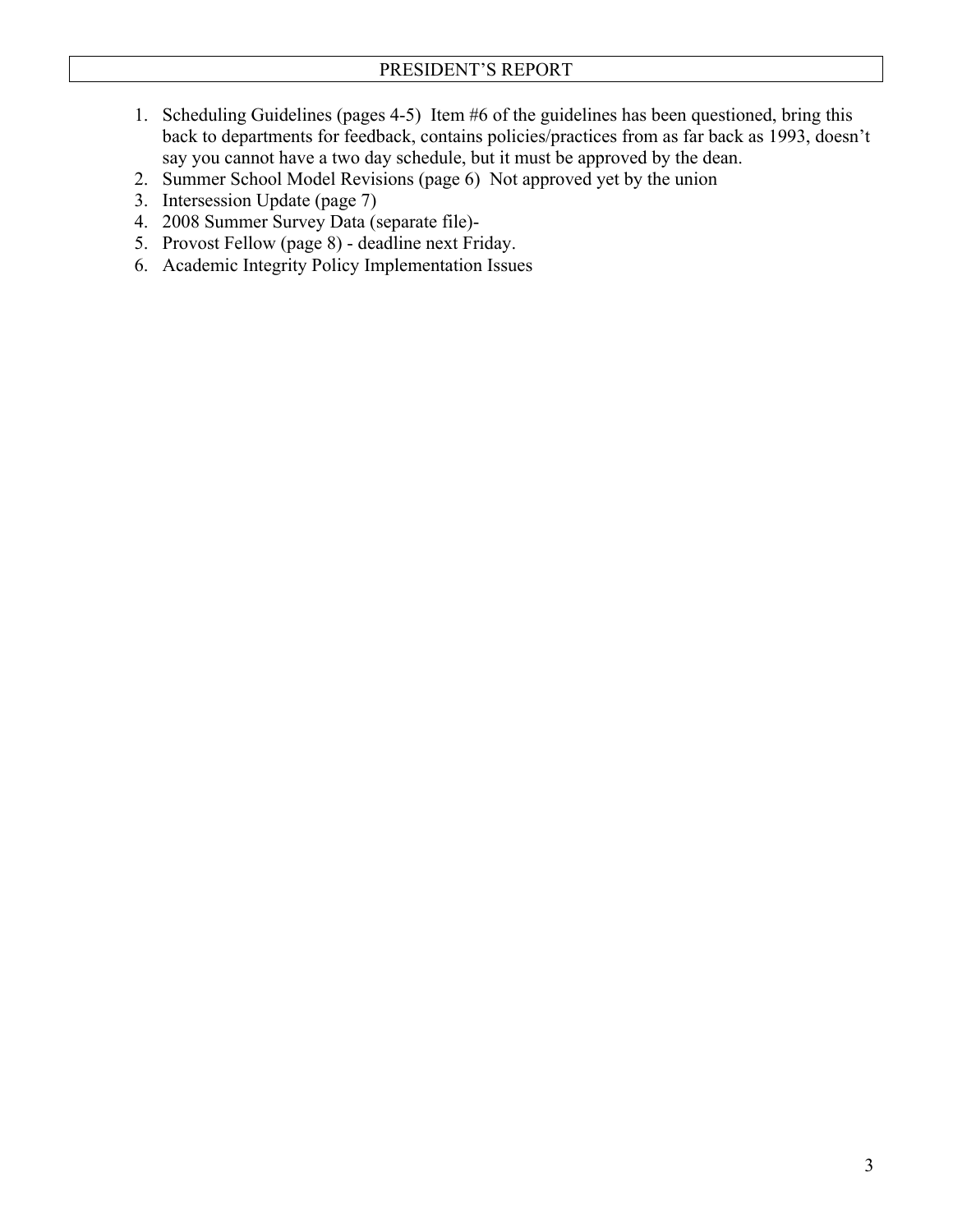To: Academic Affairs Council Department Chairs

Anyanhão.

From: Ali Houshmand, Provost

Re: Implementation of the new academic schedule – Fall 2009

After
consultation
with
the
Academic
Affairs
Committee
and
receipt
of
the
recommendations
of
the
Scheduling Task Force, it was determined that the scheduling principles developed during our previous transition to a new academic
schedule
be
updated
and
reissued.

As
noted
at
the
end,
most
of
these
guidelines
were
approved previously and are either being reissued or reissued with minor modifications. All academic units are expected to develop
schedules
that
adhere
to
the
principles
and
oversight
procedures
noted
below.

### **Scheduling
Principles**

- 1. Scheduling must be guided by our mission and service to a diverse student population. Consideration must be given to the special requirements of first-year students and other undergraduate students, as well as the needs of graduate students and commuting students at successive stages of their programs.\*
- 2. Courses
in
major
programs,
general
education,
and
service
courses,
including
basic
skills
courses,
should be distributed according to the scheduling policy based on the recommendations of the scheduling task force:
	- a. move the open period to Friday at  $1:45 3:00 \text{PM}$
	- b. balance department class loads throughout the entire day and week such that 10% or more of student contact hours begin at 8 AM, 10% or more of student contact hours occur on Fridays, and no more than 50% of student contact hours occur on Tuesday and Thursday.
	- c. schedule two 75-minute courses rather than three 50-minute courses when practical; when 50 minute courses are necessary, they should fit completely within the 75-minute course blocks.
	- d. minimize courses that lie outside of existing grid blocks (labs, clinics, studios, etc.); such courses should either start or end at a grid time. Chairs and deans should examine anomalies and reduce them to the extent possible.
	- e. utilize synergies to develop maximum efficiency. (e.g. if a 2-credit course is scheduled on Tuesday from 8 AM to 9:40 AM, likely the classroom will be open on Thursday at the same time, posing the opportunity to schedule another two-credit course in the same college at that time.)
	- f. employ alternative scheduling patterns to reduce departmental dependence on peak times (e.g. a blend of M-W, W-F, M-F courses).
- 3. Classes
are
not
to
be
scheduled
during
the
designated
open
period,
Fridays
1:45
p.m.
–
3:00
p.m.

Priority use of the open period is confined to union, Senate, and all-university functions. Departments should schedule a second open period of their choice to accommodate departmental meetings.\*\*\*
- 4. Flexibility in faculty load assignments should be balanced by our primary institutional commitment to student
learning
and
development.\*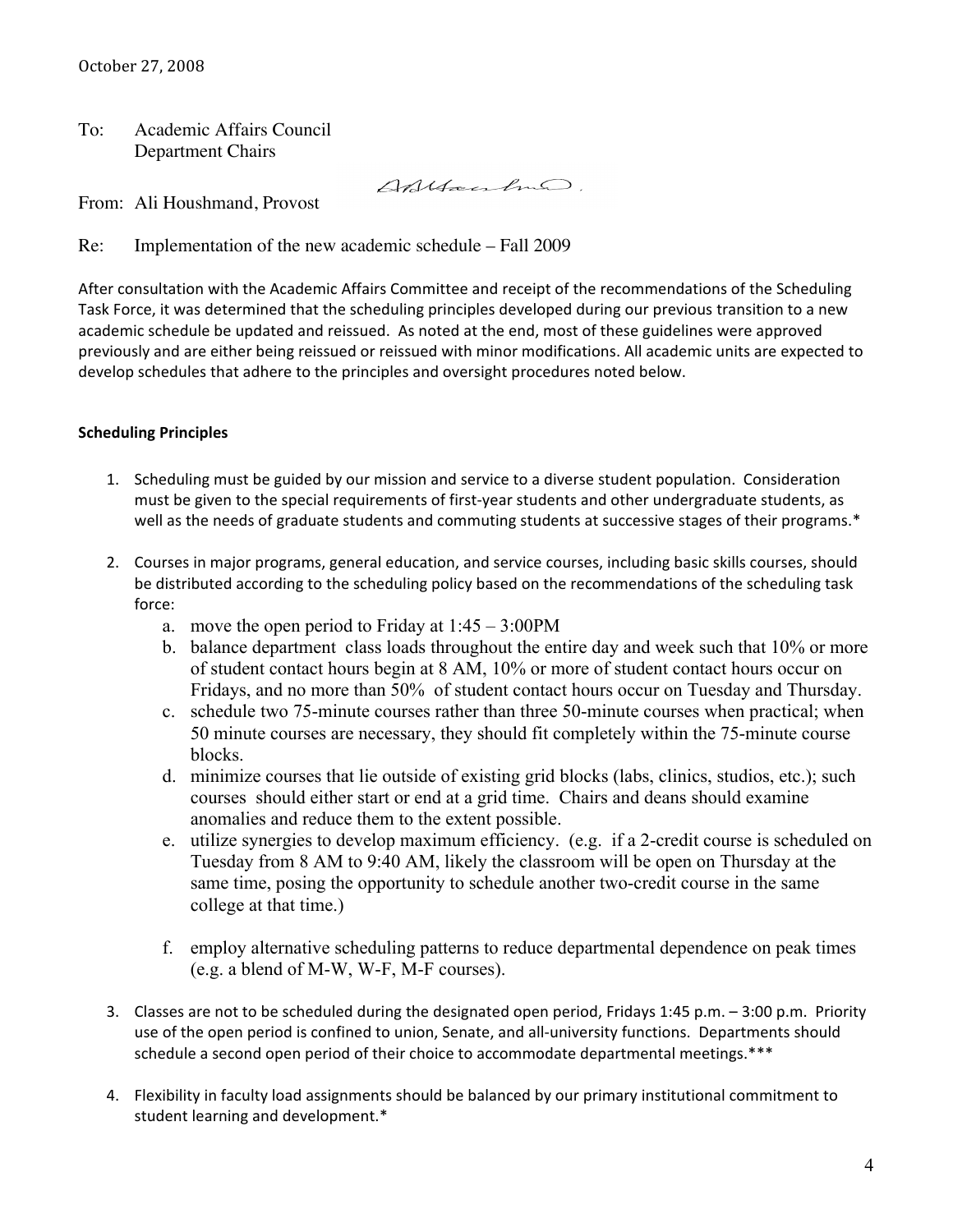- 5. Faculty should not be scheduled to teach more than two back-to-back single-periods in a given day.\*\*
- 6. Two-day teaching schedules for full-time faculty must be approved by the appropriate college dean with review
by
the
Provost.\*\*\*
- 7. Departments must develop scheduling procedures that equitably assign faculty to the various time periods
and
days.\*
- 8. Departmental
and
college
scheduling
requirements
must
be
responsive
to
curricular
and
transportation requirements
of
both
the
Camden
and
Glassboro
campuses.\*

### **Review
and
Oversight
Procedures**

- 1. Course scheduling will remain the responsibility of the faculty of the academic departments working with the guidance and approval of their college deans.\*\*\*
- 2. Department chairs are encouraged to consult with other departments and colleges to ensure that the needs
of
their
respective
majors
are
met.\*\*
- 3. Department chairs have the responsibility of forwarding their schedules to their deans for approval.\*
- 4. Approval by the academic deans should be informed (as relevant) by the needs of general education, input from the coordinator of basic skills, the dean of the Camden campus, and the director of the CAP Center regarding the needs of premajors and transfers, with review by the Provost.\*\*
- 5. The Registrar will be responsible for (1) initiating the academic scheduling process by forwarding to the deans
the
new
academic
schedule
grid,
scheduling
principles
and
timeline;
(2)
receiving
departmental schedules approved by the college deans; (3) negotiating changes in departmental schedules through the college deans; (4) building the schedule for academic affairs administrative review; (5) proofing and printing the schedule; and (6) evaluating its functioning.\*

\*Originally
issued
Nov.
17,
1993
by
Provost
Harley
Flack \*\*Originally
issued

Sept.
25,
2002
by
Provost
Helen
Giles‐Gee \*\*\*Slight
revision
to
original
principle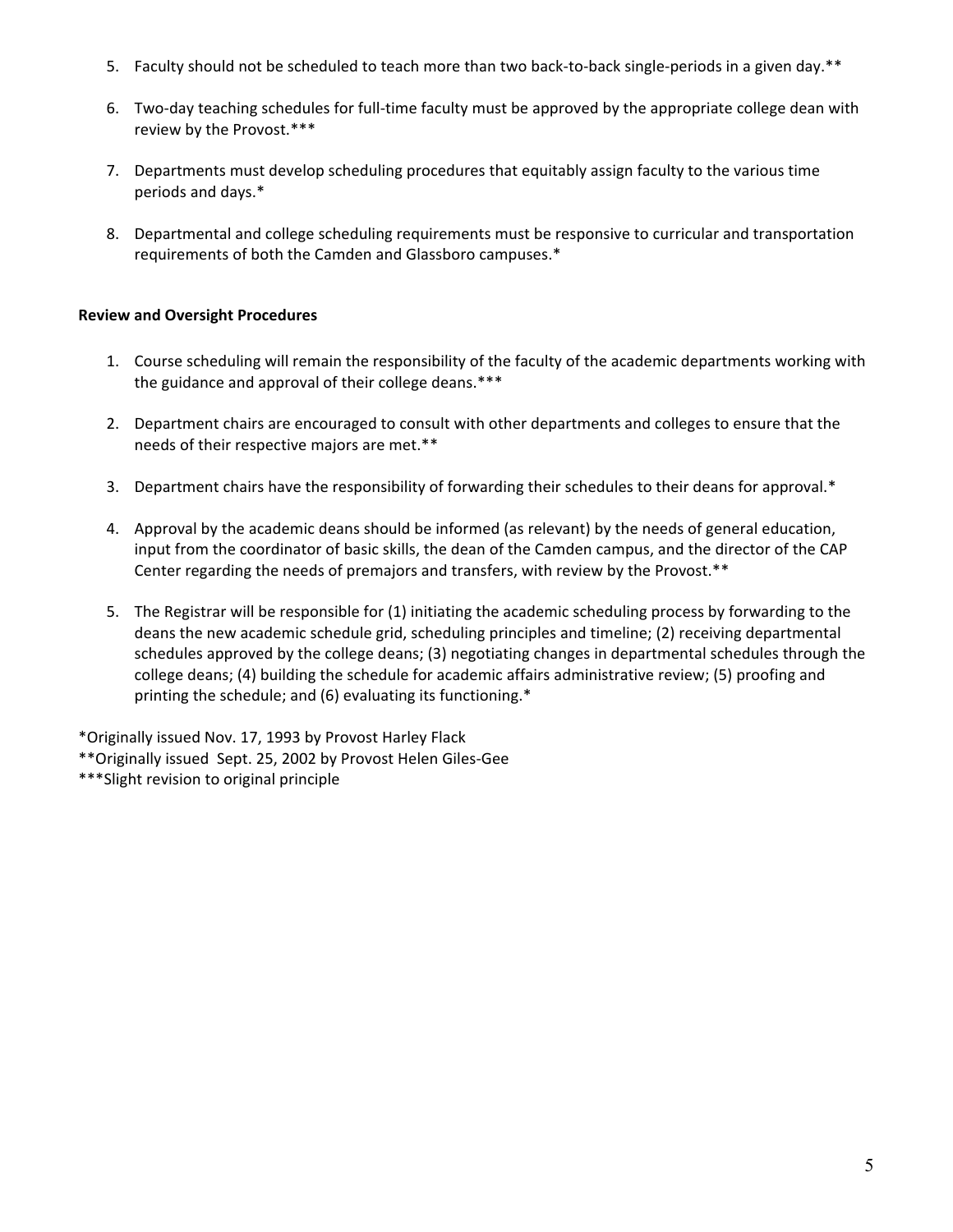#### **These are the suggested rates/per credit for summer 09 (non-CPCE courses)**

#### **Proposed per-credit tuition charges:**

- $\infty$  Undergraduate: Tuition \$285 Fees \$95 (CPCE rates vary from \$380-\$395)
- $\approx$  Graduate: Tuition \$585 Fees \$95 (CPCE rates vary by program from \$640-\$680)<br> $\approx$  Doctoral: Tuition \$640 Fees \$95 (same as CPCE rate)
- $\infty$  Doctoral: Tuition \$640 Fees \$95 (same as CPCE rate)

After taking the waiver from the top of gross tuition revenue (GTR), we are left with the net tuition revenue (NTR), which will be distributed as follow:

#### **1. Undergraduate courses:**

- $\infty$  Enrollment from 6 to 12, the department receives \$4,000, pays for instruction salary fringe, and keeps any possible left-over.
- $\infty$  Enrollment of 13 or more, the department receives 40%, pays for instruction salary fringe, and keeps any possible left-over.

#### **2. Graduate MS courses:**

- Enrollment from 3 to 5, the department receives \$4,000, pays for instruction salary fringe, and keeps any possible left-over.
- $\infty$  Enrollment of 6 or more, the department receives 40%, pays for instruction salary fringe, and keeps any possible left-over.

#### **3. Graduate Doctoral courses:**

- $\infty$  Enrollment from 3 to 5, the department receives \$4,000, pays for instruction salary fringe, and keeps any possible left-over.
- $\infty$  Enrollment of 6 or more, the department receives 40%, pays for instruction salary fringe, and keeps any possible left-over.
- 4. Throughout it is assumed that each course is a 3-credit hour course. For courses that are not 3-credit hours, the departments' shares will be prorated accordingly. For example, for a 2-credit hour course with 6-12 students enrolled  $(3-6)$  for graduate courses), the department will receive  $0.667*$ \$4,000=\$2,668. For those lab-related undergraduate courses in which students pay for four credit hours and instructors receive five-credit hour worth of compensation, the minimum enrollment must be 10 and the department will receive \$6,500. In such cases, the 40% distribution applies when the enrollment is greater than or equal to 15.

| Enrollment | Undergraduate | Graduate, MS    | Graduate, Ed.D. |
|------------|---------------|-----------------|-----------------|
| 3          | NO            | \$4,000         | \$4,000         |
| 4          | NO            | \$4,000         | \$4,000         |
| 5          | NO.           | \$4,000         | \$4,000         |
| 6          | \$4,000       | 40%=\$4,212     | $40\% = $4,608$ |
|            | \$4,000       | $40\% = $4,914$ | $40\% = $5,376$ |
| 8          | \$4,000       | 40%=\$5,616     | $40\% = $6,144$ |
| 9          | \$4,000       | $40\% = $6,318$ | $40\% = $6,912$ |
| 10         | \$4,000       | 40%=\$7,020     | 40%=\$7,680     |
| 11         | \$4,000       | $40\% = $7,722$ | 40%=\$8,448     |
| 12         | \$4,000       | 40%=\$8,424     | $40\% = $9,126$ |
| 13         | 40%=\$4,446   | 40%=\$9,126     | 40%=\$9,984     |
| 20         | 40%=\$6,840   | 40%=\$14,040    | 40%=\$15,360    |

#### **The Departments' Share based on enrollment**

#### **IMPORTANT NOTES:**

- The summer compensation for chairs will be the equivalent of one month's pro-rated salary and will be contingent upon the development and agreement between the chair and the Dean on the duties, responsibilities, and expectations during the summer and verification by the Dean of these have been accomplished.
- As part of their goals for the AY08-09, the deans are assigned specific targets to increase the summer course offerings. It is essential that the chairs work very closely with their respective dean and their faculty to reach (and hopefully surpass) these targets.
- The 12-month faculty members who teach courses as part of their contract are not eligible for extra compensation, nor will their respective department receive any tuition split for the courses they teach.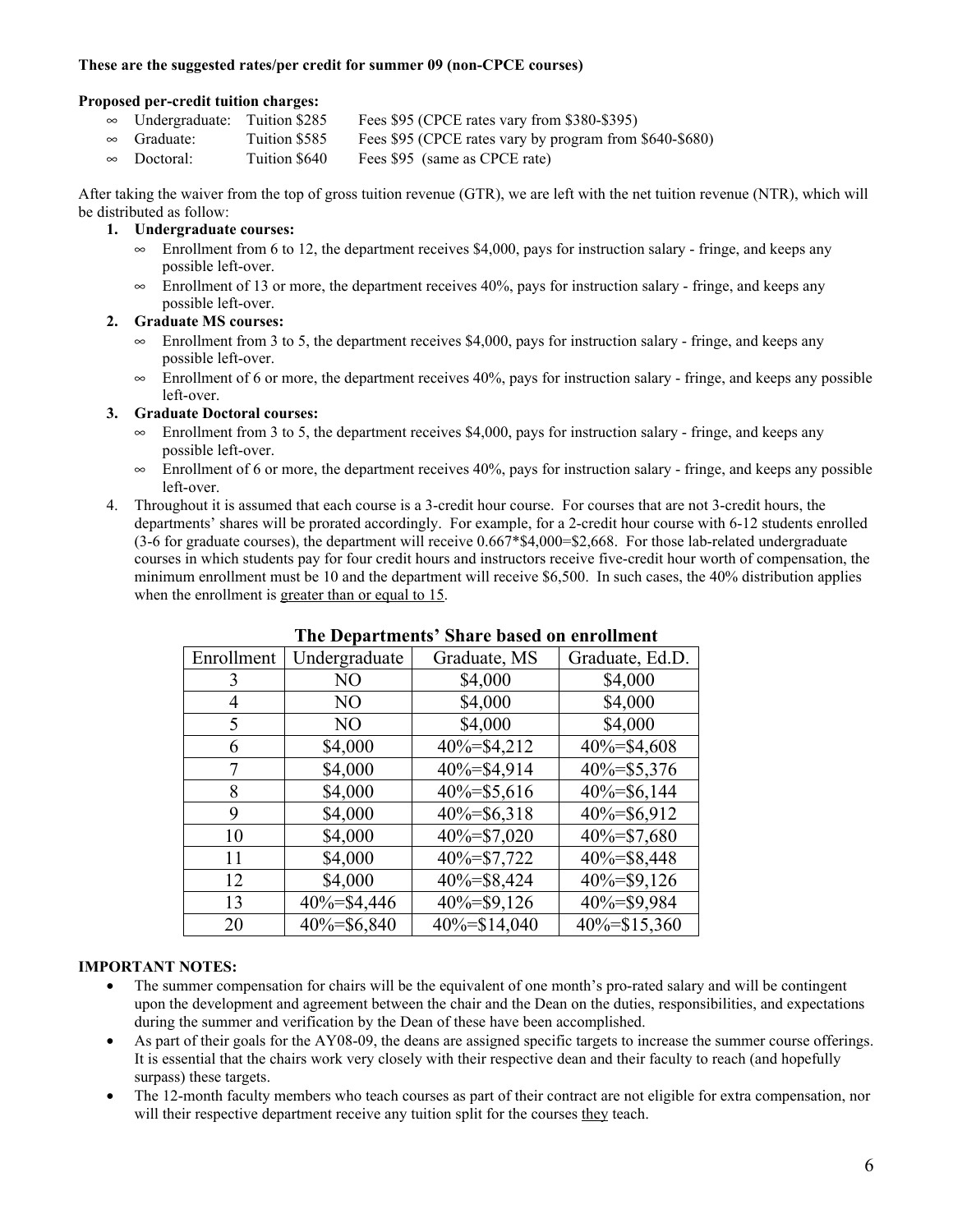# **The Intersession Term**

Effective academic year 2008-09, CPCE, in collaboration with the academic departments, will start offering a selected number of courses during the break between the fall and spring terms. This time period will be called intersession and will be considered a stand-alone term.

Intersession courses can be face-to-face, online, or hybrid (combination of online and face-to-face), although there is a strategic preference to offer fully online courses in order to be able to extend the number of days for classes, to avoid the need of contingency plans due to inclement weather, and to minimize the need for any special services.

## **Key Information about Intersession**

- The official code for the upcoming intersession will be 200910.
- The intersession is a stand-alone term like fall, spring, and summer and will appear on the student transcript as such.
- ∑ Because by its nature, it is a non-traditional session, all courses during the intersession term will be CPCE courses, and therefore, setting up courses in Banner, registering students for a course, producing a contract for the instructor, etc. will follow the procedures outlined in the master MOU between CPCE and academic units (This MOU and its attachments are available to view from our website at www.rowan.edu/cpce.)
- Like during the regular academic terms, as long as the course meets the required contact hours for the number of credit hours offered, intersession courses may have different start and end dates (officially called "Part of Term" in the tally) and meet for different periods of time and in different modes of delivery.
- ∑ As is true during the summer term, students taking intersession courses will be charged the CPCE per-credit rate, no matter their status. (CPCE rates are available in the Bursar's website.)
- ∑ Instructional compensation for intersession courses will be according to the AFT contract. Teaching during the intersession does not count towards the academic year teaching load.
- ∑ No financial aid will be awarded to specifically address intersession courses. However, any refund from aid for fall/spring terms will be utilized for intersession courses.
- The same course waivers in place for fall, spring, and summer apply to the intersession term.
- The drop/add period for intersession will be the first 2 days of the course/session. Students dropping/withdrawing from a course by the end of the second day of classes will receive 100% refund.
- No other refunds will be possible.

 As a pilot, two courses will be offered in Intersession 2009, starting on January 2 and ending on January 16 of 2009. This first round, registration will be performed manually by CPCE staff in conjunction with the approvals from the academic department. However, in the future, online registration will be possible during intersession just like any other term.

If you have any questions about the intersession term, or would like to discuss the possibility of offering an intersession course for Intersession 2010, please contact CPCE at 856-256-4129.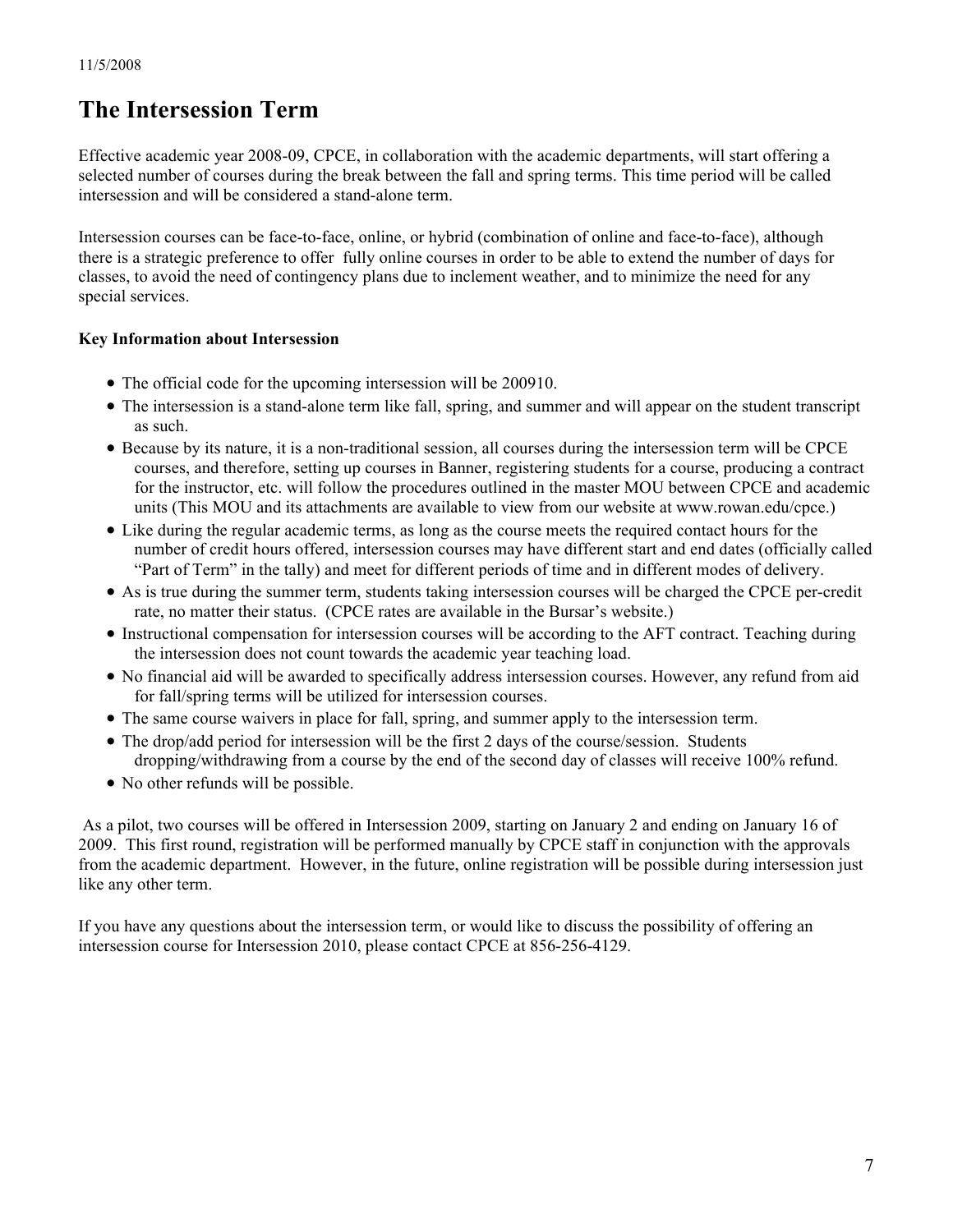### **FACULTY OFFICIAL ANNOUNCEMENT – Friday, October 31, 2008**

## **CALL FOR APPLICATIONS: PROVOST'S FELLOW**

### **A Message from the Office of the Provost and the Faculty Center**

The Provost Fellow is a one-year appointment designed to provide high-quality tenured faculty members with direct administrative experience. The position will be full-time out-of-unit and last from September 1 2009 to August 31, 2010. Under the direction of the Provost, the Provost Fellow will work with the Associate Provost for Academic Affairs on issues of Academic Affairs. Specific duties will vary, but may include advising the Provost on academic matters, producing the Provost Gram, acting as Rowan liaison to the *Education Advisory Board,* participating in the review of curriculum proposals, and representing the Office of the Provost on University Committees and Task Forces. The appointment may be extended for a second year with the approval of the Provost.

Candidates for the position must:

- $\infty$  Be a tenured Professor at Rowan University with a minimum rank of Associate Professor (Full Professor is preferred)
- $\sim$  Have demonstrated some campus-wide leadership (Chair of Senate committees and or task forces, Department Chair, etc.)

Candidates' desired qualities include:

- $\infty$  Excellent communication skills
- $\infty$  Working knowledge of campus academic policies and procedures
- $\infty$  Willingness to take initiative and be a self-starter
- $\infty$  Excellent organization skills
- $\infty$  Ability to be flexible
- $\infty$  Attention to deadlines
- $\infty$  Ability to be a team player
- $\infty$  Appreciation of diversity issues

Candidates should submit a CV and a cover letter outlining how they meet the required and desirable qualifications and their goals for the position to Dr. Sonia Spencer by **December 5, 2008** via campus mail (Faculty Center for Excellence in Teaching and Learning, Education Hall 3092) or e-mail (spencers@rowan.edu).

• Questions and concerns should be directed to Dr. Cindi Hasit, Provost's Fellow (hasit@rowan.edu /  $X5140$ ) or to Dr. Sonia Spencer (spencers@rowan.edu /  $X4079$ ).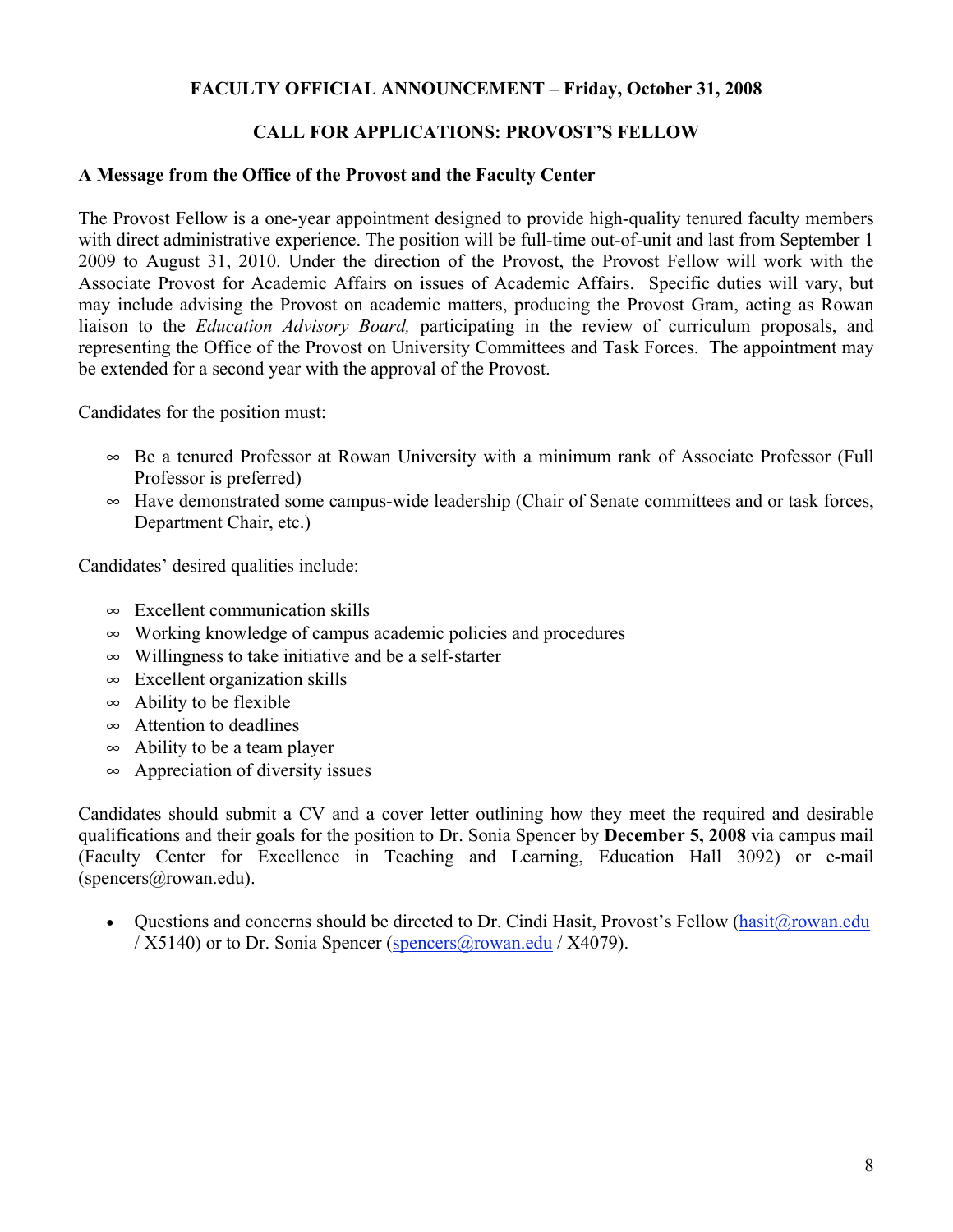### **ACADEMIC POLICIES AND PROCEDURES COMMITTEE**

## **Resolution to Amend the Wording of the Policy on Academic Standing – Dismissal, Probation, Suspension**

**WHEREAS,** a new policy was put into effect during Academic Year 2007-2008;

**WHEREAS,** the policy inadvertently used the word "earned" instead of the word "attempted," thus creating a loophole whereby students who receive F's and therefore do not "earn" the associated credits may not be affected by the policy, but students who receive D's are;

**AND WHEREAS,** the policy was intended to apply to credits that were "attempted" as well as "earned";

**BE IT RESOLVED,** the policy shall be amended, replacing the word "*earned*" with the word "*attempted*" as shown in the attached version.

**Please note that the attached version is excerpted from a longer document and therefore makes reference to sections that are not shown. The purpose of the excerpt is to provide the context and, in particular, to show that the term "attempted" is used elsewhere in the document.**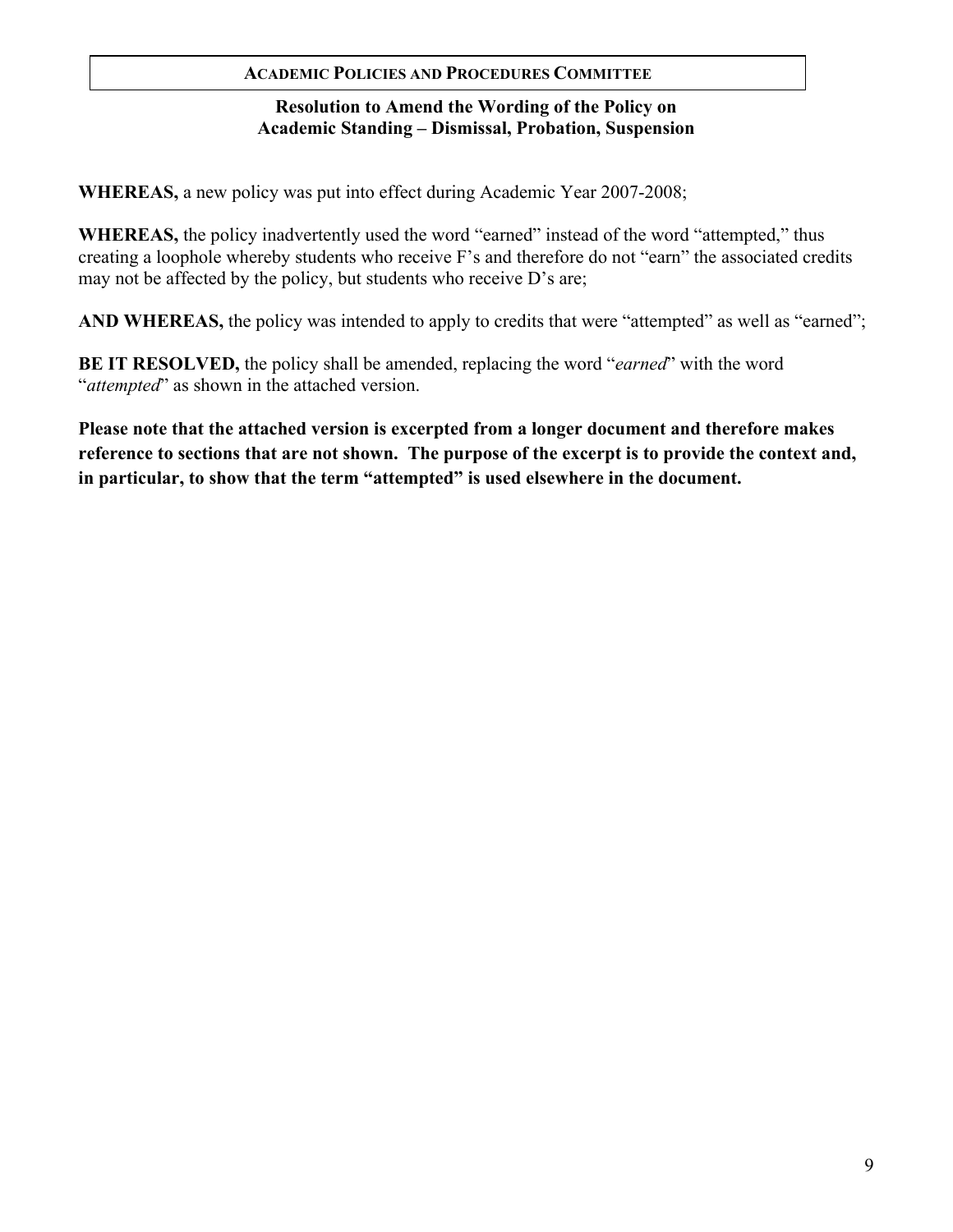# **Academic Standing – Dismissal, Probation, Suspension**

PLEASE NOTE: This academic standing policy is for all new students after Fall 2007.

# **Academic Dismissal**

# **Definition**

As outlined above, academic dismissal takes place under the following circumstances:

Students who have *attempted* at least 15 credits and have been on probation for the academic year (Fall/Spring) will be dismissed from the University. Their dismissal is in effect as of the upcoming Fall semester.

# **Procedures**

The Registrar's Office will notify the appropriate University officers when students are academically dismissed and will note the dismissal on the student's academic record.

The College Deans or the Director of the Career and Academic Advising Center will notify students in writing when they are dismissed. The notices will include a statement that registration for the next semester will be cancelled.

Students so dismissed cannot register in either academic year or summer terms, as full or part-time students, nor as non-matriculated students.

Students who have been academically dismissed from the University may apply for readmission through the Admissions Office after one academic year.

Students who have been academically dismissed may not participate in extra-curricular or co-curricular activities sponsored by the university.

# **Academic Probation**

#### *(For GPA Falling Below 2.0)*  **Definition**

At the end of each Spring semester, matriculated students who have *attempted* 15 credits or more and have a cumulative GPA below 2.0 are placed on academic probation. This probationary period begins with the Fall semester. Students have one academic year in which to achieve a cumulative GPA of at least 2.0. Those who have not attained a cumulative GPA of at least 2.0 by this time will be dismissed from the university.

In addition,

1. Full-time students must attempt 12 or more credits each semester of probation. An attempted credit is defined as credit for any courses in which a student receives a grade of A, B, C, D, F, P, S, W, WP, or WF, or IN.

2. Students will be considered on probation until they attain a cumulative GPA of at least 2.0

3. Summer courses maybe taken to help students reach the 2.0 cumulative GPA.

# **Procedures**

Students will receive a warning letter following any semester in which their cumulative GPA falls below 2.0.

The College Deans or the Director of the Career and Academic Advising Center will notify students when they are placed on academic probation. Such notices will include a requirement that students consult an academic advisor in their college early in the first probationary semester and in no event later than the end of that semester. The Registrar's Office will notify the colleges of students who are placed on academic probation and will note the academic probationary status on the student's academic record. Students will meet with their academic advisors to develop appropriate plans for achieving satisfactory academic performance.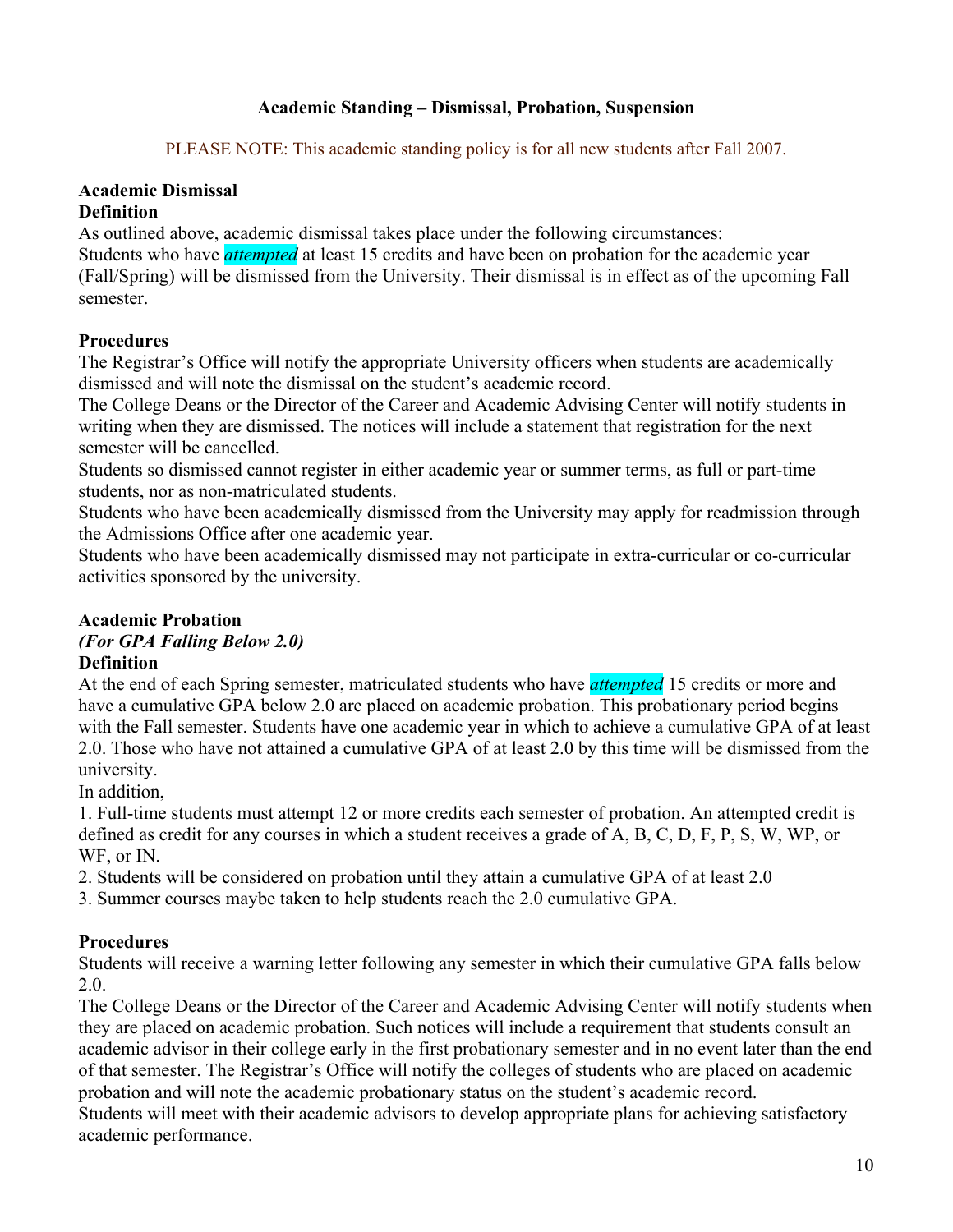Students on academic probation may not participate in extra-curricular or co-curricular activities sponsored by the university. These policies apply to all students.

# **Academic Suspension**

## *(For Failure To Meet Basic Skills Requirements)*  **Definition**

Matriculated students must fulfill the basic skills requirements by the time they have attempted 30 credits at the university. Transfer students who enter with 30 or more credits must pass basic skills requirements by the end of their second semester at the university. Failure to meet this deadline will result in suspension.

# **Procedures**

Students who are academically suspended may not register for regular university level courses in either the summer or academic year terms, but may register for basic skills courses.

Students on academic suspension may not participate in extra-curricular or co-curricular activities sponsored by the university.

Students may be removed from academic suspensions at any time by presenting to the appropriate dean or, for undeclared students, the director of Career and Academic Planning, evidence of successful completion of all the basic skills requirements.

Students may not remain on academic suspension status for more than one academic year (Fall/Spring semesters). Students who are not removed from academic suspension after one academic year are subject to dismissal from the university. Exceptions may be made for special programs (e.g., EOF, Specialized Services).

# **Appeal Process**

The Office of the Provost serves as the focal point for the academic suspension, probation and dismissal. The Office of the Associate Provost for Academic Affairs is responsible for the implementation of this process.

1. Written notification of the appeal process and dates will be sent to the student.

2. Student contacts the Dean's Office in the College of their major or the Career & Academic Planning Center for undeclared majors, to make an appointment with the appeal committee.

3. Student completes and returns the Request An Appeal Hearing form with any supported material.

4. Students who do not appeal and students whose appeal is denied will be dismissed from the University. Decisions concerning academic dismissal are made independently of decisions governing financial aid awards. Appeals regarding the discontinuance of financial aid must be made to the Director of Financial Aid.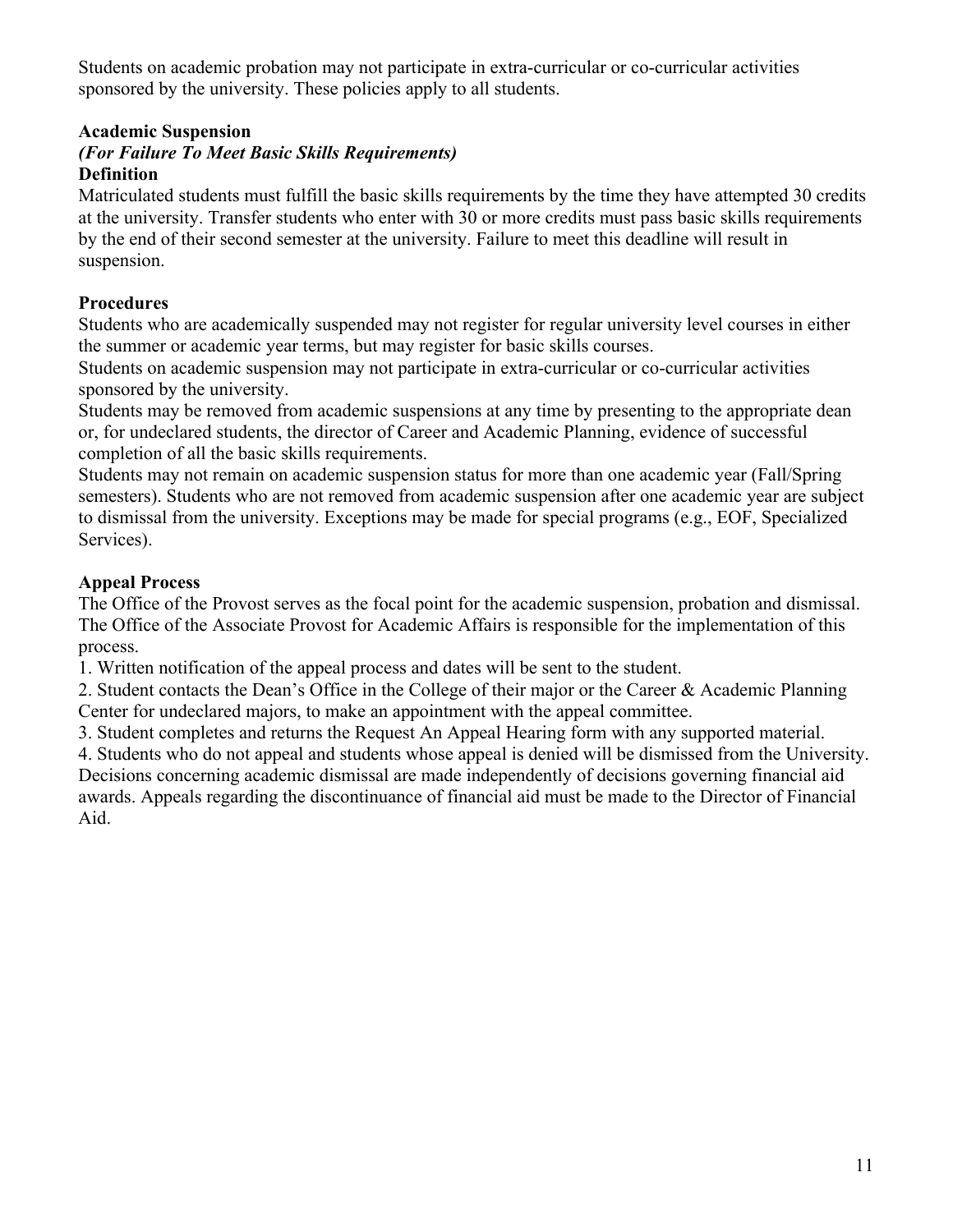## **Resolution to Amend the Resolution to Add Professor's Signature to "Prerequisite Waiver" Form**

**WHEREAS,** the following Resolution was passed by the University Senate in Spring 2008;

**WHEREAS**, the Prerequisite Waiver form currently only requires the signature of the department chair;

**WHEREAS**, instructors have an understanding of the role of prerequisites to their courses and have to deal with the consequences of prerequisite waivers;

**AND WHEREAS**, faculty should be equal participants in deciding when prerequisites should be waived;

**BE IT RESOLVED**, the "Prerequisite Waiver" form shall now require two signatures—the instructor of the course and the chair of the department where that course resides—using the wording in the version below.\*

\***The version referred to was the same as the one now attached except for the highlighted wording that is proposed with this amendment.**

**AND WHEREAS**, the Resolution has not been signed and approved to become policy for the following reasons:

- In some cases, students are placed into their courses via a placement exam or portfolio review.
- Since instructors are generally not involved with reviewing placement exams or portfolios, their signatures may be unnecessary.

**BE IT RESOLVED**, the "Prerequisite Waiver" form shall be revised to include the changes outlined in the original resolution and an additional statement clarifying the above exception, as shown in the attached version; and the policy governing use of the form shall read:

The "Prerequisite Waiver" form normally requires two signatures—the instructor of the course and the chair of the department where that course resides. This reflects the fact that instructors have an understanding of the role of prerequisites to their courses and have to deal with the consequences of prerequisite waivers, and should therefore participate fully in decisions about waiving prerequisites. The policy does not, however, apply to the initial placement of students in programs where such placements are based on standard performance measures such as placement examinations or portfolio reviews.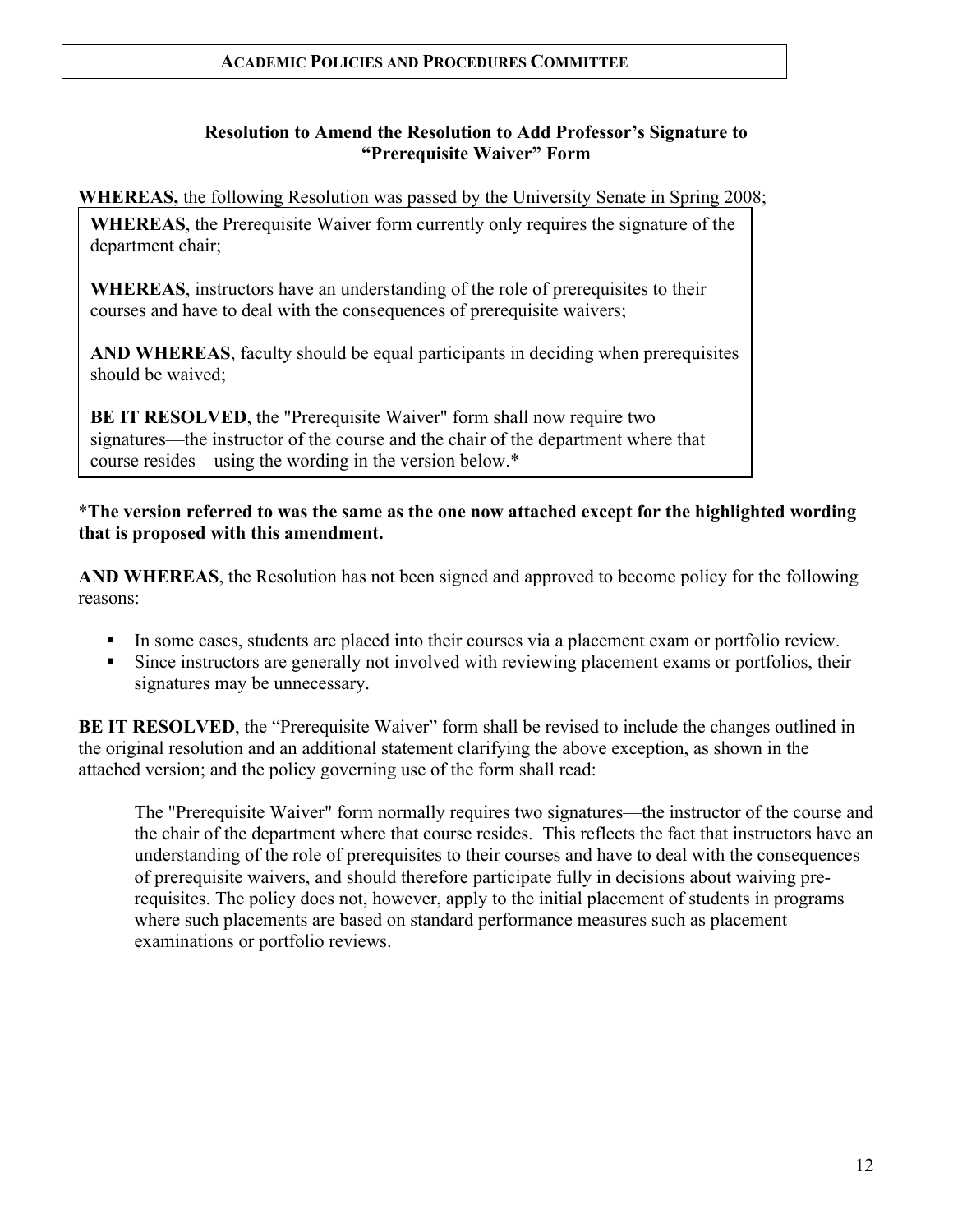# ROWAN UNIVERSITY PREREQUISITE WAIVER

(One course waiver per form)

| Rowan ID:                                              |                |                                                                                                         |  |
|--------------------------------------------------------|----------------|---------------------------------------------------------------------------------------------------------|--|
| $\text{(last)}$                                        |                | (first)                                                                                                 |  |
| CRN:                                                   | Course number: | Course title:                                                                                           |  |
| Course number:                                         |                | The following prerequisite(s) has/have not been satisfied for the course listed above:<br>Course title: |  |
|                                                        |                |                                                                                                         |  |
| Detail the reason(s) for the above waiver request:     |                |                                                                                                         |  |
|                                                        |                |                                                                                                         |  |
|                                                        |                |                                                                                                         |  |
| Signature of Student                                   |                | Date                                                                                                    |  |
| Signature of Instructor<br>Teaching the Course*        |                | <b>Printed Name</b><br>Date                                                                             |  |
| Signature of Department Chair<br>Where Course Resides* |                | Printed Name<br>Date                                                                                    |  |

\* **Please note**: the required signatures pertain to the course the student wishes to register in, not to the pre-requisite courses that are being waived. The instructor's signature is **not** required for initial placement decisions made on the basis of standard performance measures such as placement examinations or portfolio reviews.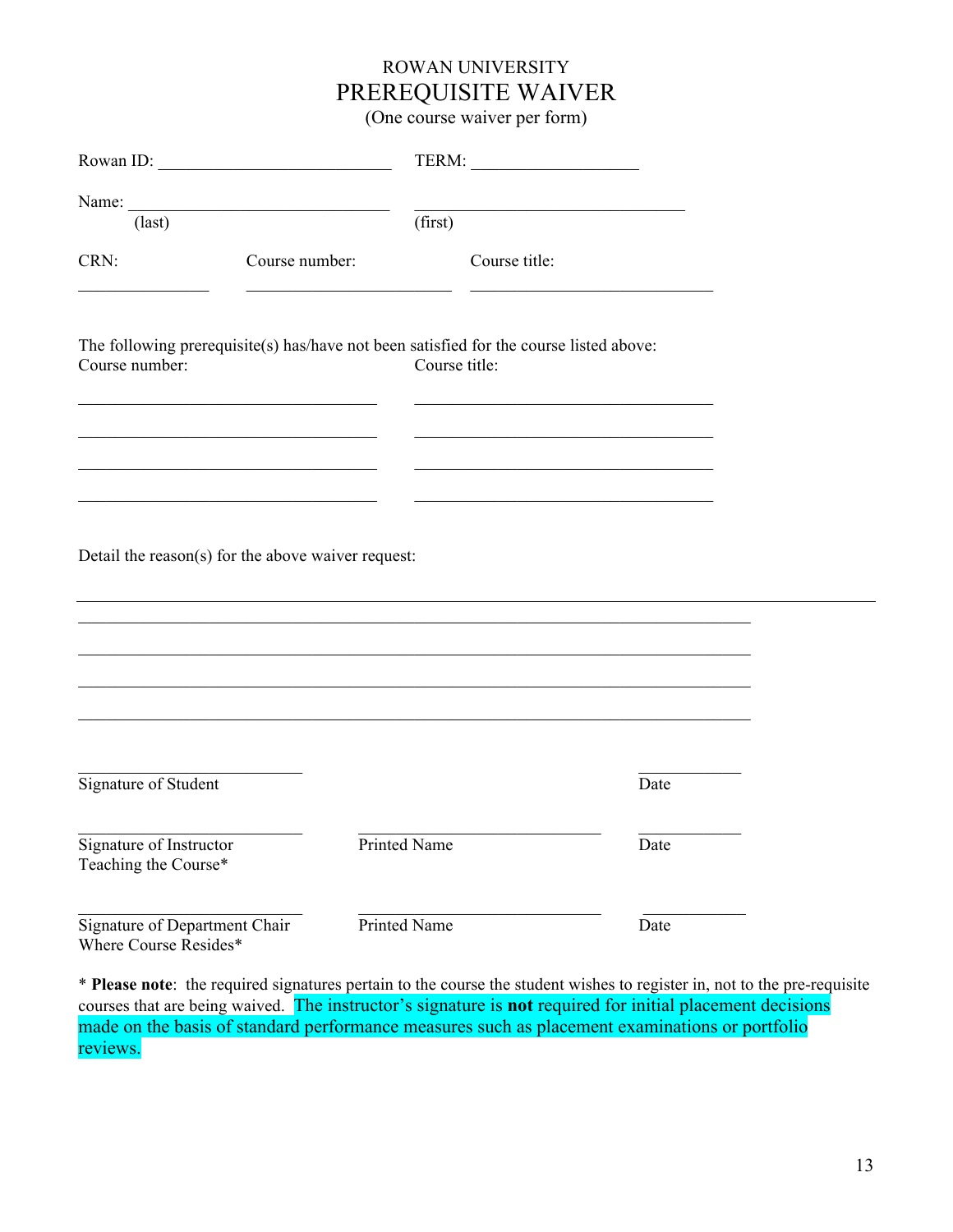**Whereas:** Undeclared students require more intensive advisement than Declared students.

**Whereas:** Many Rowan students who are unable to gain admission to restricted degree programs enroll in a "shadow major", i.e. a degree program the student has no intention to complete that bears some similarity to the desired course of study; this is a practice that lowers graduation rates and is not in the interest of the student.

**Whereas:** Many Rowan students remain Undeclared beyond 60 credits.

**Whereas:** Undeclared students often encounter barriers to speaking with faculty and degree program advisors.

**Whereas:** Undeclared students currently have no academic home, no dean to advocate for them, and no institutional mechanism to ensure that they have access to the courses they require.

**Whereas:** Undeclared students often have greater difficulty internally transferring into Rowan degree programs than similarly qualified external transfer students.

**Whereas:** Rowan's President, the Provost, and the Senate President decided to form the Provost's Task Force on Undeclared Students in 2007-2008, whose report<sup>1</sup> was then vetted through the Senate RAR Committee and the Deans in order to produce a set of resolutions to address the issues with the Undeclared students.

# **Therefore Be It Resolved:**

# **General Policy Recommendations:**

- 1. Any policy, practice, or procedure that preferentially admits external transfer students into any major over internal transfer students should be vacated.
- 2. Any major that wishes to restrict internal transfers (including majors that are currently restricted) should reapply for restricted status. To facilitate this process, a group should be formulated to develop general criteria for restrictions (e.g. – certification or accreditation issues) and establish a process for evaluating applications from the departments. This group should involve the academic deans, the university senate, and faculty from each college.
- 3. The CAP Center should receive sufficient resources to allow for 1 hour appointments with undeclared students, in lieu of the current 30 minute appointments.
- 4. Students who are not making progress toward degree must be blocked from registration until they have met with the CAP Center staff.

<sup>&</sup>lt;sup>1</sup> This report is included as an appendix to this resolution.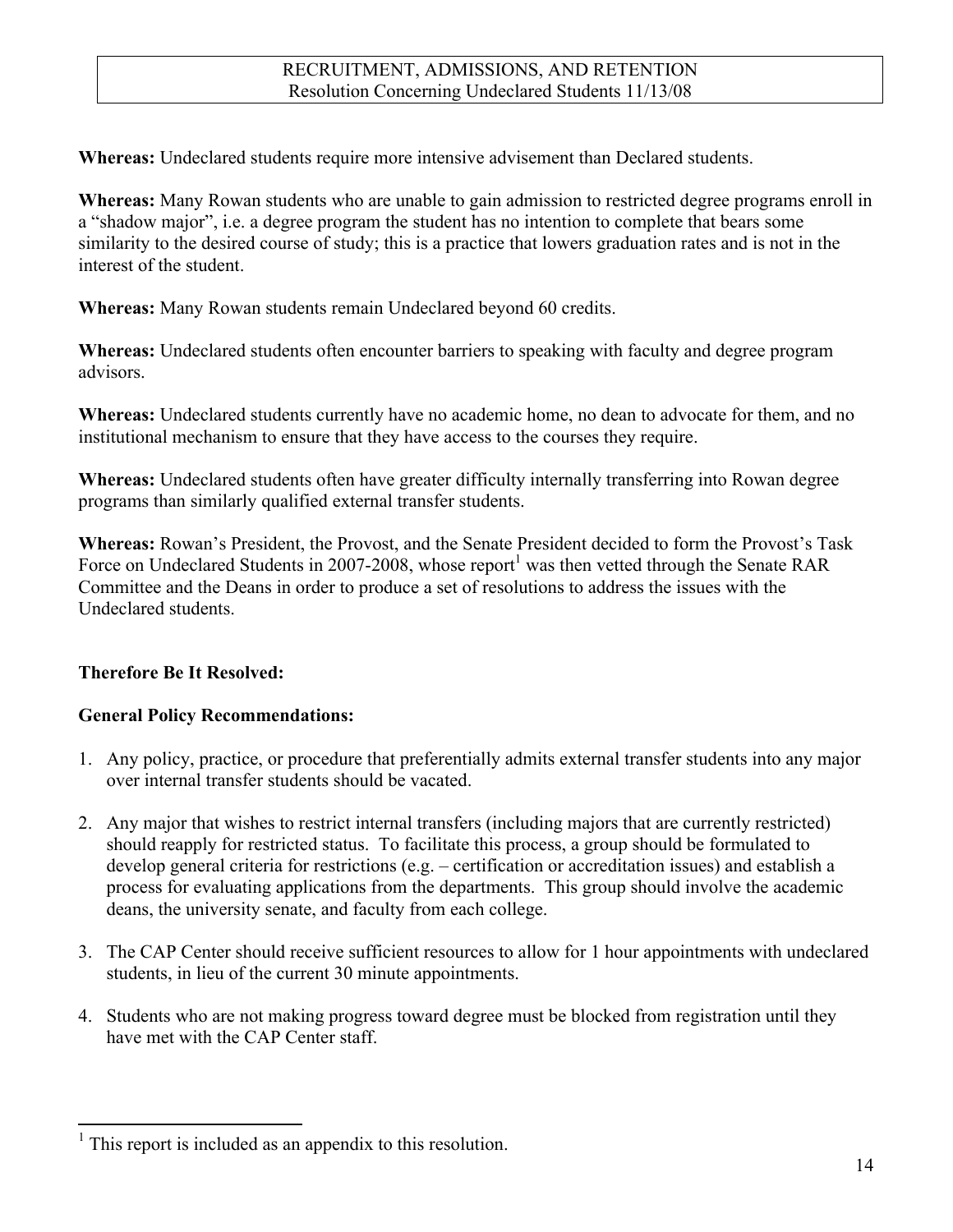- 5. The 60 credit rule must be enforced. All students who have not declared by 60 credits will automatically be folded into LS:HSS. Students are then free to declare any major other than undeclared. We recommend that students receive a contact letter from the CAP center once they reach 45 credits to arrange a meeting to plan for their migration into a major. By extension, no readmit students with greater than 60 credits may re-enter as undeclared.
- 6. Each Department and Degree Program must designate a faculty representative to meet with undeclared students. Departments, Colleges, and Degree Programs should make every effort to meet with Undeclared, or any other non-degree, students. Note – this does not replace the advising function of the CAP Center.
- 7. One representative from each college should be available to assist the CAP Center staff with prospective students for their college. Their role would include periodically updating the departments in their college about advising strategies, trends and other pertinent information necessary to advise students knowledgeably, attending advising workshops conducted by the CAP Center staff in conjunction with the Office of the Associate Provost for Academic Affairs, and to help connect students with faculty in specific majors.
- 8. Restrictions for entry into degree programs should be reexamined in order to determine whether it is possible to revise them such that students can meet the requirements in 2 semesters.

# **Be It Further Resolved:**

## **Academic Home Recommendation:**

Incoming undeclared students will be placed in the *Exploratory Studies Program* within the College of Liberal Arts and Sciences' *Center for Interdisciplinary Studies* (which houses all of LAS's interdisciplinary majors). This proposed program within LAS will serve as the academic home for the entire undeclared student population.

Rather than creating another administrative position, it is recommended that the *Exploratory Studies Program* be directed by a faculty member (with 3 credits per semester of reassigned time) to insure the academic integrity of the process; additionally, it is recommended that a fulltime AFT professional staff member handle the day-to-day operations of the *Program*. The *Exploratory Studies Program* director will collaborate with the CAP Center to ensure that undeclared students are informed about their the degree programs available to them and have access to representatives of degree programs across campus (as mentioned in 6. above). Furthermore, the program director will keep an eye on the retention data for undeclareds and will oversee the program to ensure that the students are able to get into the classes they need and migrate into degree programs by 60 credits. The *Program's* director will be nominated by the program coordinators of the other LAS interdisciplinary programs and will be approved by the Dean of LAS. The undeclared students will continue to be advised by the staff of the CAP center, supported by faculty from across campus. The housing of the undeclared students within LAS offers several advantages:

- A. A significant majority of undeclared students ultimately enroll in majors within the college of LAS. Thus, the majority of undeclared students will start in the college from which they will eventually earn their degree.
- B. Students who reach 45 credits without selecting a major are asked to meet with the CAP Center to plan for their entry into a major. These students would also be asked to meet with the advisor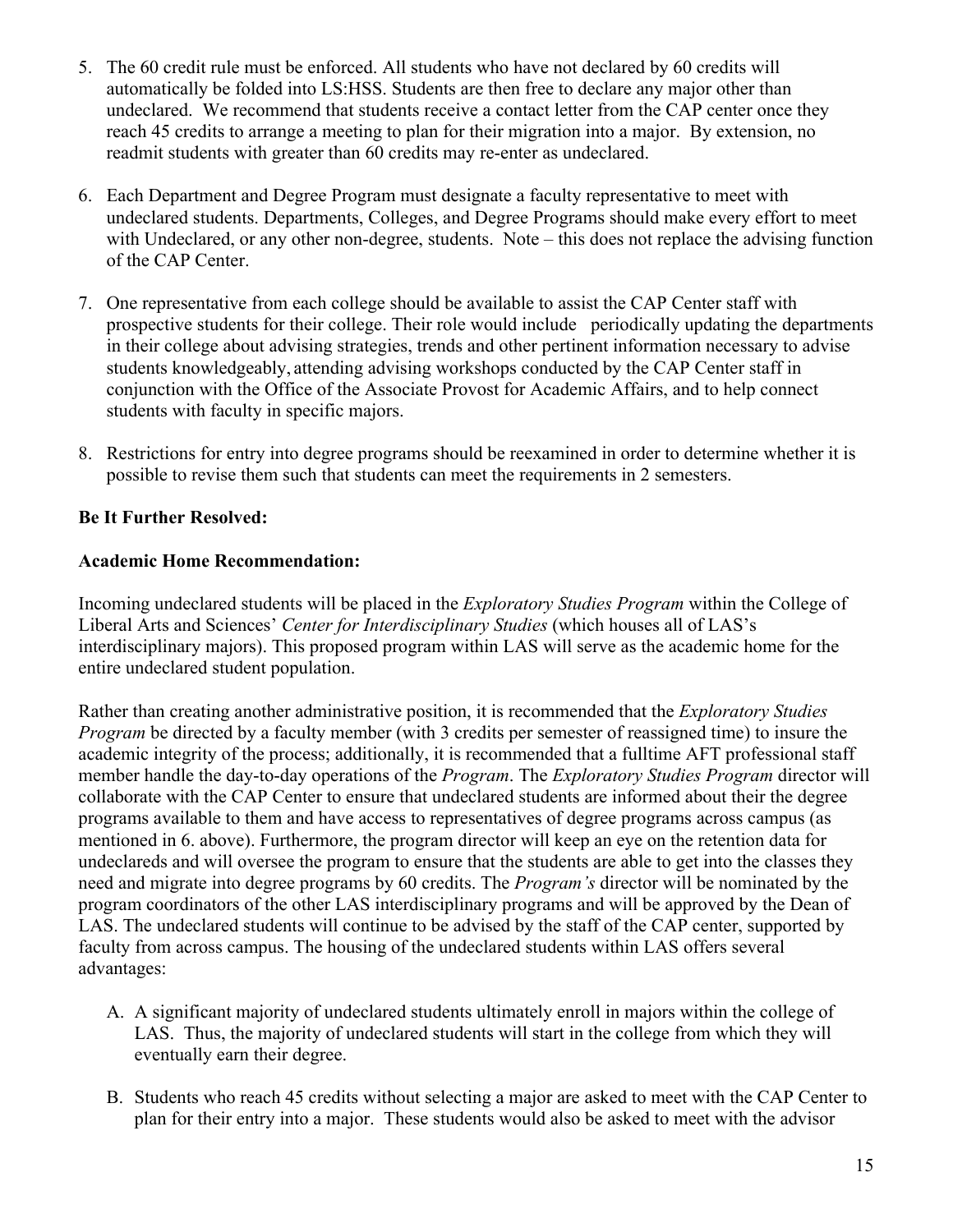from LS:HSS to prepare for their entry into the LS:HSS major unless they have chosen and are accepted into another major by 60 credits.

C. Since the students are housed in LAS, they will have a dean to look after their academic interests. Furthermore, their course needs will be met because a special fund will be created for that purpose. Under this model, we recommend that a pool of funds (~\$30k) be set aside to ensure that courses essential to the progress of undeclared students get staffed. This fund will be administered by director of the *Exploratory Studies Program* upon recommendations from the CAP Center, the LAS Dean's office, and the *Center for Interdisciplinary Studies's* advisory board. Thus, the undeclared students will have an academic dean, an advocate for the creation of new course sections, and the financial support to ensure the creation of needed courses.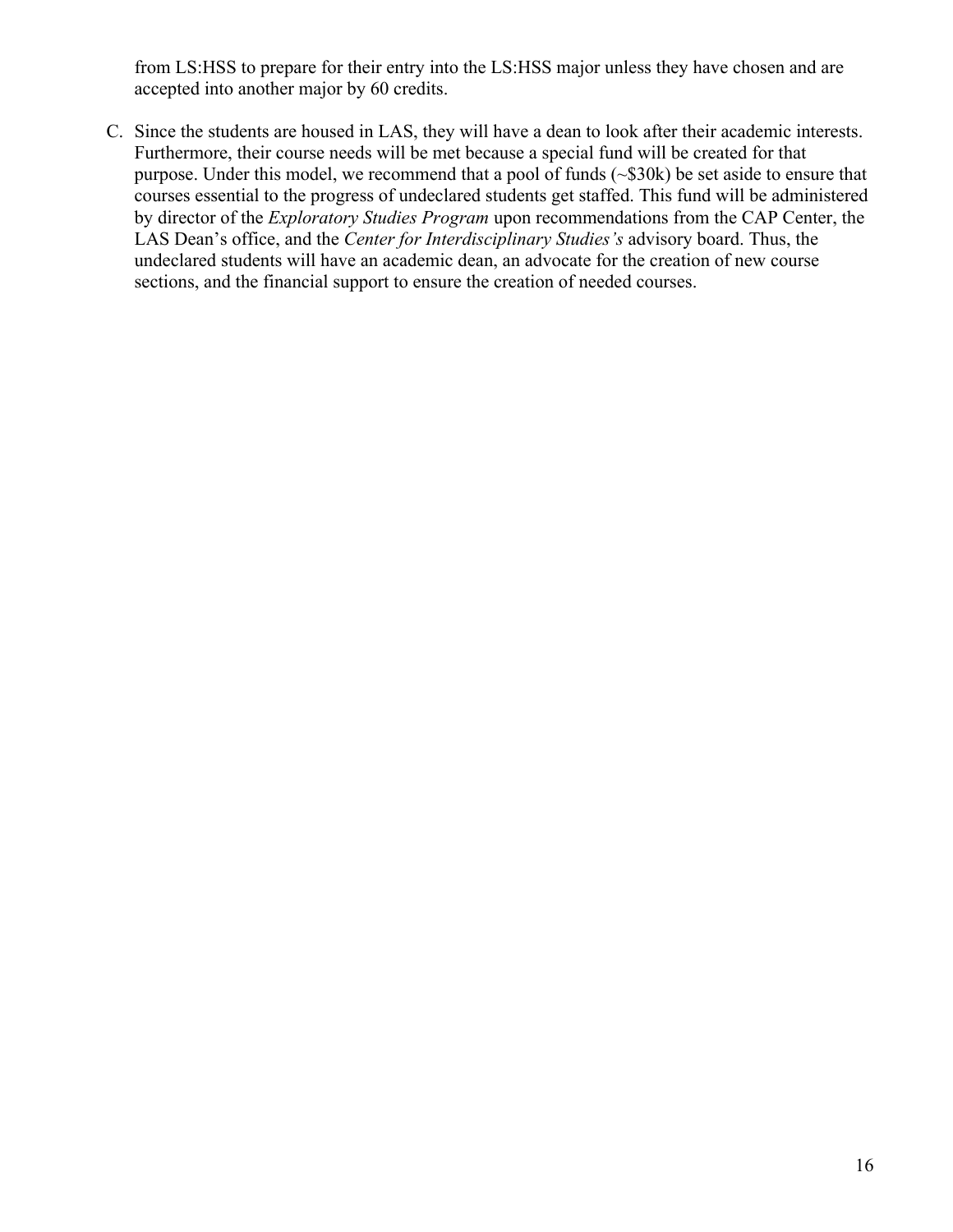# **Provost's Task Force on Undeclared Students Report to the Provost**

# **August 17th, 2008**

Carol Eigenbrot, CAP Center Lizziel Sullivan, CAP Center John Robert Cart, Dean of the College of Fine and Performing Arts Kathleen Pereles, Department of Management Patrick Spearman, Department of Foundations of Education Tricia Yurak, Department of Psychology Muriel Frierson, Registrar Jose Aviles, EOF/MAP Jim Newell, Provost's Office, Co-Chair Matt Lund, Philosophy and Religion, Co-Chair

## **Charge to the Provost's Task Force on Undeclared Students:**

Last year, I convened an Undeclared Majors task force to begin to look at issues with the large population of undeclared students at Rowan University. This task force concluded that the CAP center was best suited to address the advising needs of undeclared freshman. I fully concur with this recommendation, but many substantial issues beyond advising remain in the way the university handles undeclared students. As such, I charge this new task force to develop specific recommendations that will enable to do the following:

1. Improve our ability to anticipate the needs (course offerings, seats in eventual majors, tutoring, basic skills assistance, etc.) of our undeclared students.

2. Insure that sufficient seats in courses are available to allow undeclared students to advance toward eventual transfer into majors.

3. Discuss the possibility of finding an academic home for all students so that someone with budgetary and curricular influence is looking out for their needs directly.

4. Be certain that all students are making progress towards a degree while eliminating students artificially entering majors in which they have no intention of pursuing a degree.

5. Review barriers to the transfer of students into majors and remove those that are unnecessary.

I would like to see this task force generate specific recommendations that can be implemented immediately while also considering longer-term changes. I also expect this task force to work closely with the Strategic Enrollment Management task force as some issues clearly cross boundaries between the task forces. The Senate leadership and I are hopeful that this exercise in shared governance can lead to meaningful improvements for the University.

## **Statement on Retention Status of Non-EOF/MAP Undeclared Students:**

There has been a common impression that undeclared students have a markedly reduced graduation rate in comparison with declared students. The retention numbers for 4999 are often cited in an effort to change the way undeclared students are handled by the university. However, a close look at the data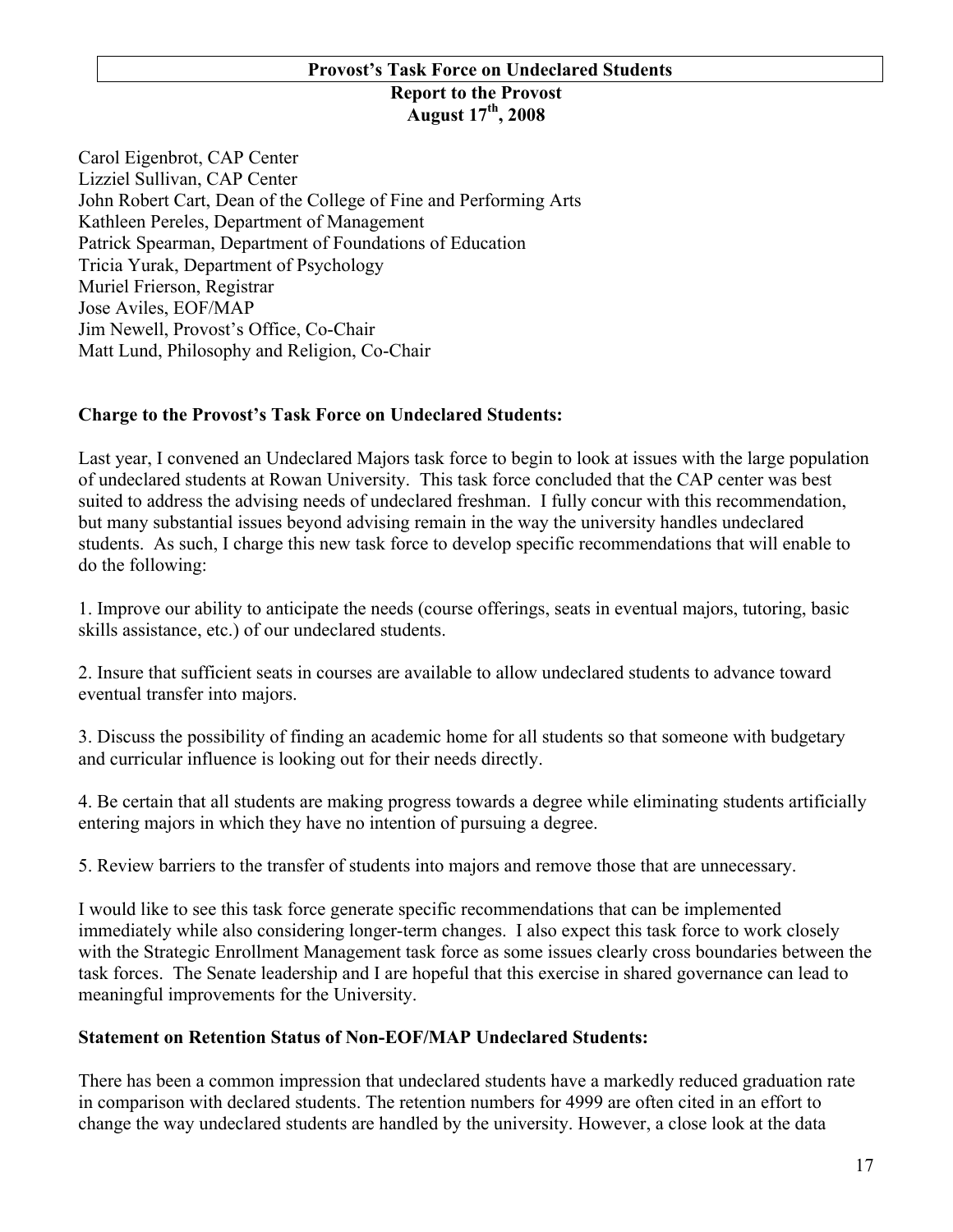discloses that students who begin their Rowan career as 4999 who are not EOF/MAP students have nearly identical 6 year graduation rates to those who enter in degree programs. For instance, the 2000 cohort's overall 6 year graduation rate was 68%, 4999 was 56%, EOF/MAP was 41.3%, and the 4999 excluding EOF/MAP rate was 66.6% -- only 1.4% shy of the overall rate. Similarly, the 2001 cohort's overall 6 year graduation rate was 65.8%, 4999 was 56%, EOF/MAP was 43.1%, and the 4999 excluding EOF/MAP was 65%.<sup>2</sup> These numbers demonstrate that non-EOF/MAP undeclared students do not have a significantly different graduation rate compared to declared students.

# **General Policy Changes Recommended:**

Some of the principal difficulties encountered by undeclared students are the following: obstacles to internal transfer, insufficient access to advising and faculty, and the temptation to remain undeclared too long in the hopes of getting into a restricted major. The following recommendations attempt to alleviate these problems.

- 2. Any policy, practice, or procedure that preferentially admits external transfer students into any major over internal transfer students should be vacated.
- 9. Any major that wishes to restrict internal transfers (including majors that are currently restricted) should reapply for restricted status. To facilitate this process, a group should be formulated to develop general criteria for restrictions (e.g. – certification or accreditation issues) and establish a process for evaluating applications from the departments. This group should involve the academic deans, the university senate, and faculty from each college.
- 10. The CAP Center should receive sufficient resources to allow for 1 hour appointments with undeclared students, in lieu of the current 30 minute appointments.
- 11. Students who are not making progress toward degree must be blocked from registration until they have met with the CAP Center staff.
- 12. The 60 credit rule must be enforced. All students who have not declared by 60 credits will automatically be folded into LS:HSS. Students are then free to declare any major other than undeclared. We recommend that students receive a contact letter from the CAP center once they reach 45 credits to arrange a meeting to plan for their migration into a major. By extension, no readmit students with greater than 60 credits may re-enter as undeclared.
- 13. Each Department and Degree Program must designate a faculty representative to meet with undeclared students. Departments, Colleges, and Degree Programs should make every effort to meet with Undeclared, or any other non-degree, students. Note – this does not replace the advising function of the CAP Center.
- 14. One representative from each college should be available to assist the CAP Center staff with prospective students for their college. Their role would include periodically updating the departments in their college about advising strategies, trends and other pertinent information necessary to advise students knowledgeably, attending advising workshops conducted by the CAP Center staff in conjunction with the Office of the Associate Provost for Academic Affairs, and to help connect students with faculty in specific majors.

<sup>&</sup>lt;sup>2</sup> IRP Resource Book 2007 and IRP Retention and Graduation Rates for First-Time Full-Time Freshmen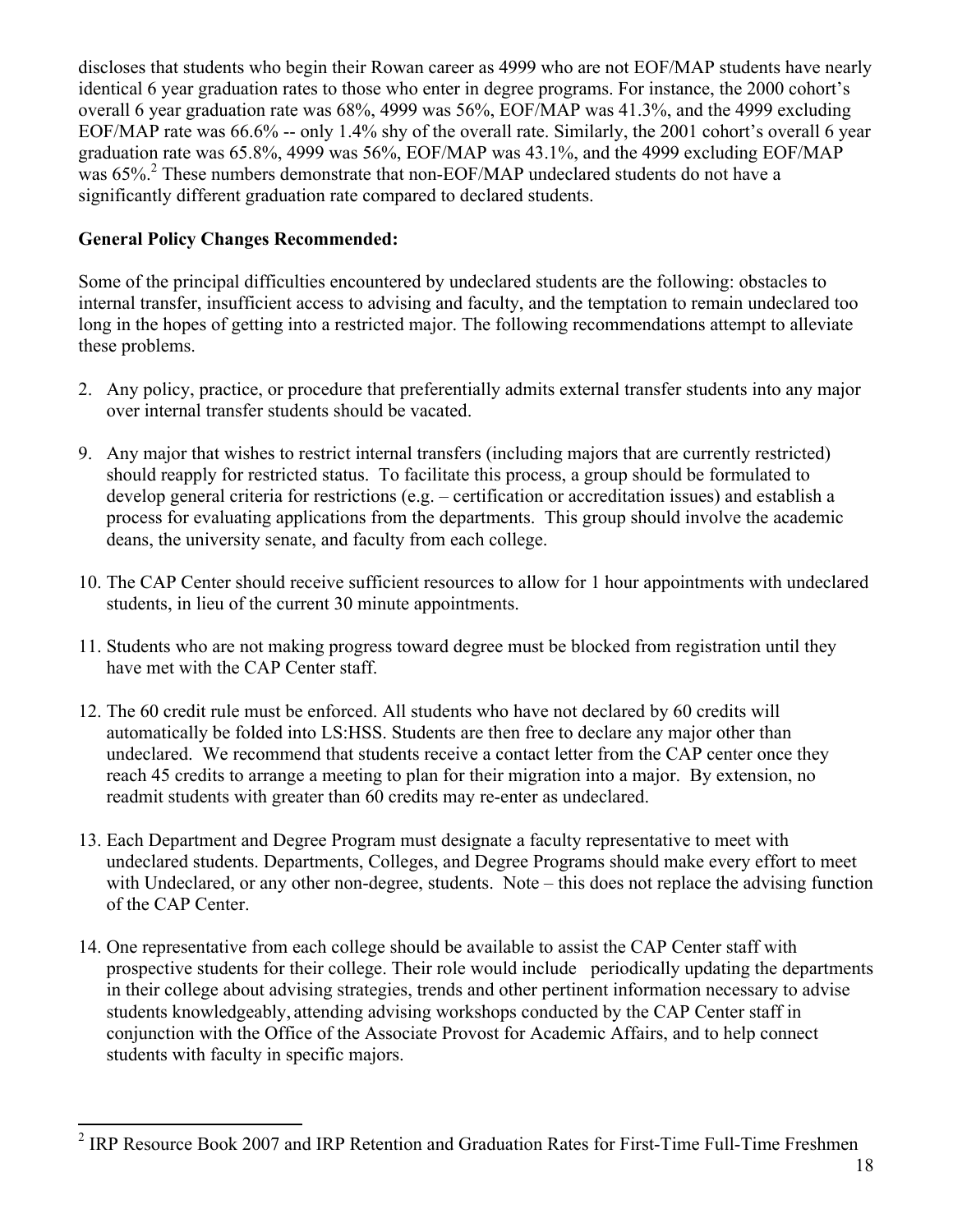15. Restrictions for entry into degree programs should be reexamined in order to determine whether it is possible to revise them such that students can meet the requirements in 2 semesters.

# **Recommendation for Academic Home:**

It is the shared judgment of the task force that undeclared students would be best served by having an academic home. Currently, undeclared students do not belong to any college, and so have no dean to look out for their course needs or advocate for them. The following recommendation for an academic home for the undeclared students has been produced through the efforts of the Task Force, the Senate RAR Committee, and the Deans of the colleges.

# **College of Liberal Arts and Sciences: Exploratory Studies Program**

Incoming undeclared students will be placed in the *Exploratory Studies Program* within the College of Liberal Arts and Sciences' *Center for Interdisciplinary Studies* (which houses all of LAS's interdisciplinary majors). This proposed program within LAS will serve as the academic home for the entire undeclared student population. [The *Center for Interdisciplinary Studies* will have the directors of the LAS interdisciplinary programs serve as its advisory board, and a center director will be elected from the ranks of the board. (Comment: I doubt that this needs to be part of this report. MDL)]

Rather than creating another administrative position, it is recommended that the *Exploratory Studies Program* be directed by a faculty member (with 3 credits per semester of reassigned time) to insure the academic integrity of the process; additionally, it is recommended that a fulltime AFT professional staff member handle the day-to-day operations of the *Program*. The *Program's* director will be nominated by the program coordinators of the other LAS interdisciplinary programs and will be approved by the dean of LAS. The undeclared students will continue to be advised by the staff of the CAP center, supported by faculty from across campus. The housing of the undeclared students within LAS offers several advantages:

- D. A significant majority of undeclared students ultimately enroll in majors within the college of LAS. Thus, the majority of undeclared students will start in the college from which they will eventually earn their degree.
- E. Students who reach 45 credits without selecting a major are asked to meet with the CAP Center to plan for their entry into a major. These students would also be asked to meet with the advisor from LS:HSS to prepare for their entry into the LS:HSS major unless they have chosen and are accepted into another major by 60 credits.
- F. Since the students are housed in LAS, they will have a dean to look after their academic interests. Furthermore, their course needs will be met because a special fund will be created for that purpose. Under this model, we recommend that a pool of funds  $(\sim 30k)$  be set aside to ensure that courses essential to the progress of undeclared students get staffed. This fund will be administered by director of the *Exploratory Studies Program* upon recommendations from the CAP Center, the LAS Dean's office, and the *Center for Interdisciplinary Studies's* advisory board. Thus, the undeclared students will have an academic dean, an advocate for the creation of new course sections, and the financial support to ensure the creation of needed courses.

## **Optional Policy Changes Relating to Aspirants:**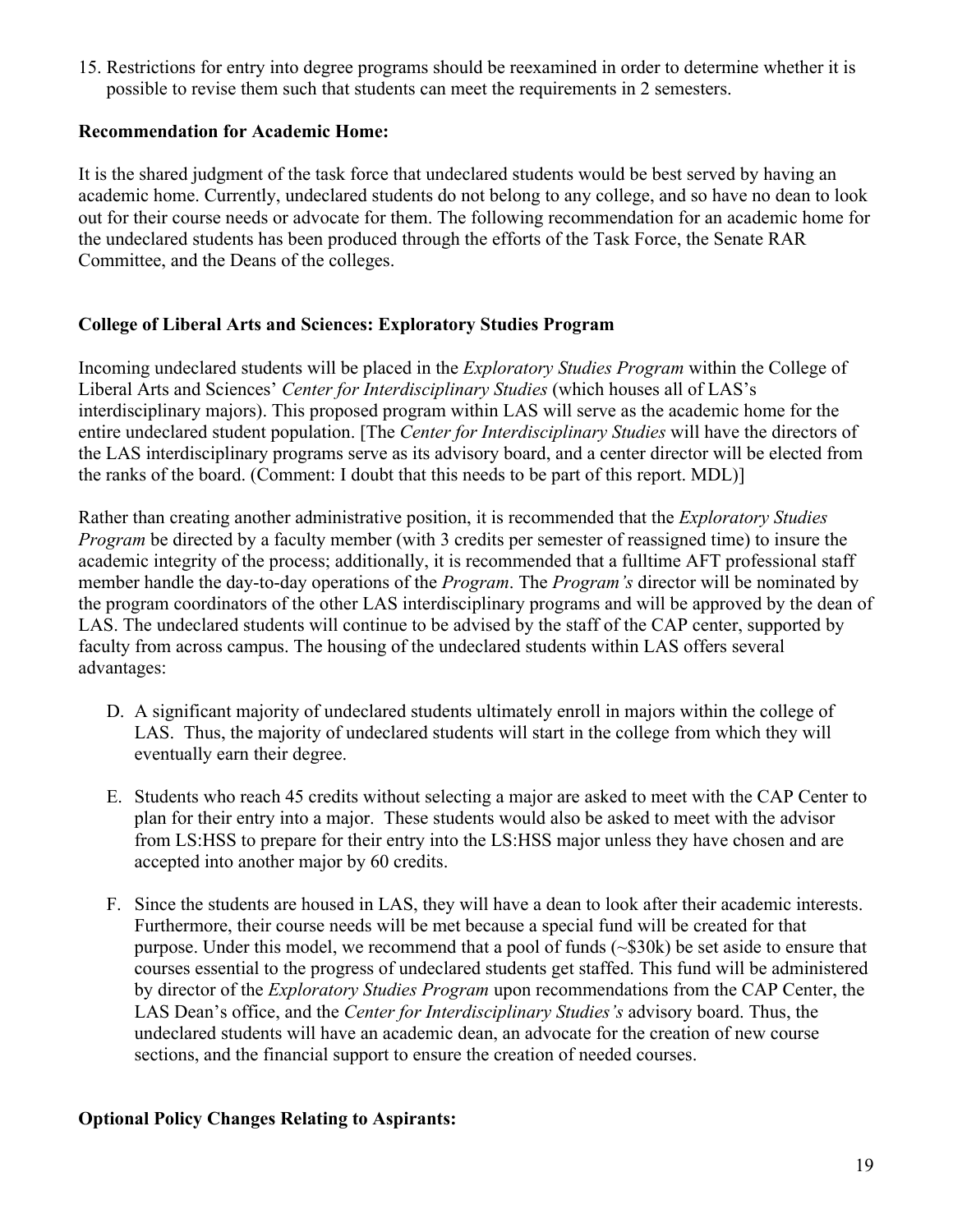Many students at Rowan remain undeclared since they aspire to get accepted into restricted degree programs. The creation of prospective major programs could make the process of internal transfer fairer to the students. Students who have a specific major preference could be placed in prospective majors within each college. The benefit of such programs would be that they would address all the items in the task force charge and provide the colleges with better information on perspective transfers. The colleges have expressed concerns about receiving this population. The concerns fall into two categories – concerns that many aspirants will never achieve enough to be admitted to the program or reluctance to have any additional role in advising these students (even though primary advising would remain in the CAP Center).

The nine policy recommendations that preceded this section work equally well with or without the creation of prospective majors. If the prospective majors were to be created, the following policy recommendations would work in concert with all the previous recommendations:

- 1. A series of prospective-major FIGS and degree codes need to be created, both for students aspiring to get accepted into restricted programs and for those who know their general area of study, but are still unsure which specific program to choose.
- 2. A prospective-major structure would look like the FIGs given out now by the CAP Center, only they would be 2 semesters long. If, at the end of 2 semesters (depending on the program), a student does not qualify for the desired program, the student would need to pick a new degree program.
- 3. Having prospective majors use FIGS would lessen the severity of the problem of course availability since we could forecast. Since the prospective population is not the last in line for getting courses, we may not have as many problems with finding spaces in courses for them.
- 4. Colleges housing prospective major programs would be responsible for setting up Rowan Seminars and Learning Communities, and possibly for providing advising, for the students. The CAP Center would probably also be involved in the advising for these students.
- 5. Internal transfer numbers should be based on CAP Center Projections for which degree programs incoming freshmen are interested. Rather than accepting a firm number of external transfers, which until recently has been the practice, we propose forecasting slots for qualified prospective internal transfers.